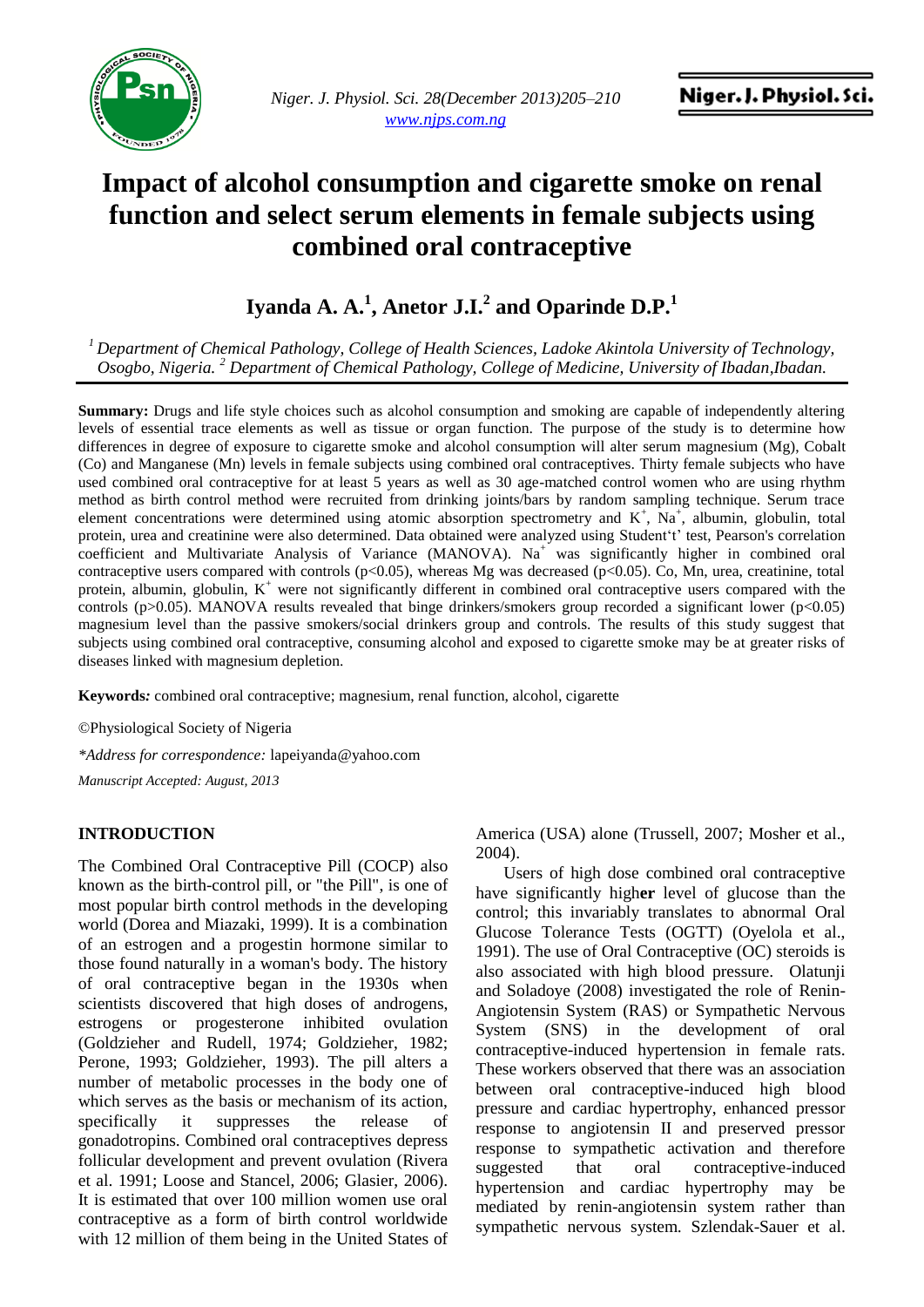(2009) reported that administration of a low dose oral contraceptive containing 20 microg ethinyloestradiol and 3.0 mg drospirenone did not influence the electrolyte equilibrium and renal function after 12 cycles of use. Lip et al. (1997) on the other hand, found that malignant hypertension in young women were related to previous hypertension in pregnancy but not oral contraception. Epidemiologic studies have revealed an increase in mortality rate from cardiovascular diseases in people with lower magnesium levels and both smoking and oral contraceptive use independently cause magnesium depletion.

Having earlier established in a past study (Iyanda et al., 2012) the negative effect of oral contraceptive/alcohol/smoking administration on hepatic cells, this study is embarked upon to determine the impact of alcohol consumption and cigarette smoke on renal function and serum magnesium, cobalt, manganese levels in female subjects using combined oral contraceptive as the birth control method. In addition to this, it may also help to identify if lifestyle choices such as smoking and alcohol consumption may prone subjects to a more harmful effect of this agent. Such that it may help to predict if subjects in smokers\binge drinkers group are at greater risk of diseases associated with alteration in levels of Mg, Mn, and Co than subjects in passive smokers\social drinkers group.

#### **MATERIALS AND METHODS**

Thirty apparently healthy female subjects between 24 and 39 years of age, who have been using combined oral contraceptive for more than 5 years and subjected to different degrees of cigarette smoke and alcohol ingestion were recruited at selected drinking joints in Ibadan metropolis, Nigeria. Another group of 30 women, within the age range 24 and 42 years constituted the control group; the women in the control group were utilizing the rhythm method as the birth control method. Twenty subjects constituted the non-alcohol/non-cigarette smoke exposed combined oral contraceptive users. Exclusion criteria included history of renal diseases and disorders associated with alteration in the levels of Co, Mg, and Mn. Others were ingestion of agents capable of altering trace element levels as well as recent history of trace element supplementation. This is a cross sectional study which employed simple random sampling technique for the selection of subjects for both alopecia and control groups. The purpose of the study was described to the women, who gave their informed consent. Each woman filled or was assisted in filling a detailed questionnaire which was administered by a well trained person. Information on age of subjects, duration of exposure to combined oral contraceptive, duration and degree of exposure to alcohol and

Trace elements, renal function & oral contraceptive use 206

cigarette smoke, drug history, history of pathologic conditions were obtained. All procedures were in accordance with the Helsinki Declaration of 1975 (Revised).

From the ante-cubital vein of each subject ten milliliter (10ml) of blood was collected in nonanticoagulant bottles, stored at 4°C for two hours and centrifuged at 3000 r.p.m. for ten minutes to obtain serum. The serum obtained was immediately stored at -20°C until the time required for analysis. Total protein, albumin, and globulin were analyzed in the serum of these subjects. Total protein was estimated using the Biuret method, (Kingsley, 1982) albuminthe standard Bromocrescol green method; urea –the diacetyl monoamine oxidase method; Na<sup>+</sup> and K<sup>+</sup>standard flame photometry. Atomic absorption spectrometric technique was employed for the estimation of magnesium; Buck Scientific 205 Atomic Absorption (Buck Scientific, East Norwalk, Connecticut, USA) was used for this purpose.

Reagents were of high-purity analytical grade (Merck, Darmstadt, BDH, Chemicals Ltd). Hitachi 902 Automated machine supplied by Roche Diagnostic, Germany was used for the estimation of urea, creatinine, total protein, albumin and globulin.

The level of significance between serum levels of these parameters in the combined oral contraceptive users and controls was determined using SPSS package version 15. Student't' test was used to determine the significant differences between mean values of analyzed parameters in COC users and control subjects and Multivariate Analysis of Variance (MANOVA) for the different sub-groups of combined oral contraceptive users; namely binge drinkers\smokers and social drinkers\passive smokers sub-groups. Pearson's correlation coefficient was employed to ascertain association between parameters. P<0.05 was considered significant.

## **RESULTS**

The mean±SEM (mean±standard error of mean) of sodium, potassium, total protein, albumin, globulin, urea, creatinine and copper in both oral contraceptive exposed and control subjects are presented in Table 1. Of the two electrolytes analyzed, only  $Na<sup>+</sup>$  was significantly increased ( $p<0.05$ ) while K<sup>+</sup> was not significantly different (p>0.05) in the exposed group compared with the control group. Moreover, total protein, albumin and globulin were not significantly increased in oral contraceptive exposed group compared with controls  $(p>0.05)$ . No significant difference was observed for either of the renal indices; urea and creatinine when oral contraceptive exposed subjects were compared with controls (p>0.05). The results of manganese, cobalt, and magnesium are shown in Table 2. The essential trace elements manganese and cobalt were also not significantly altered when both groups wereelements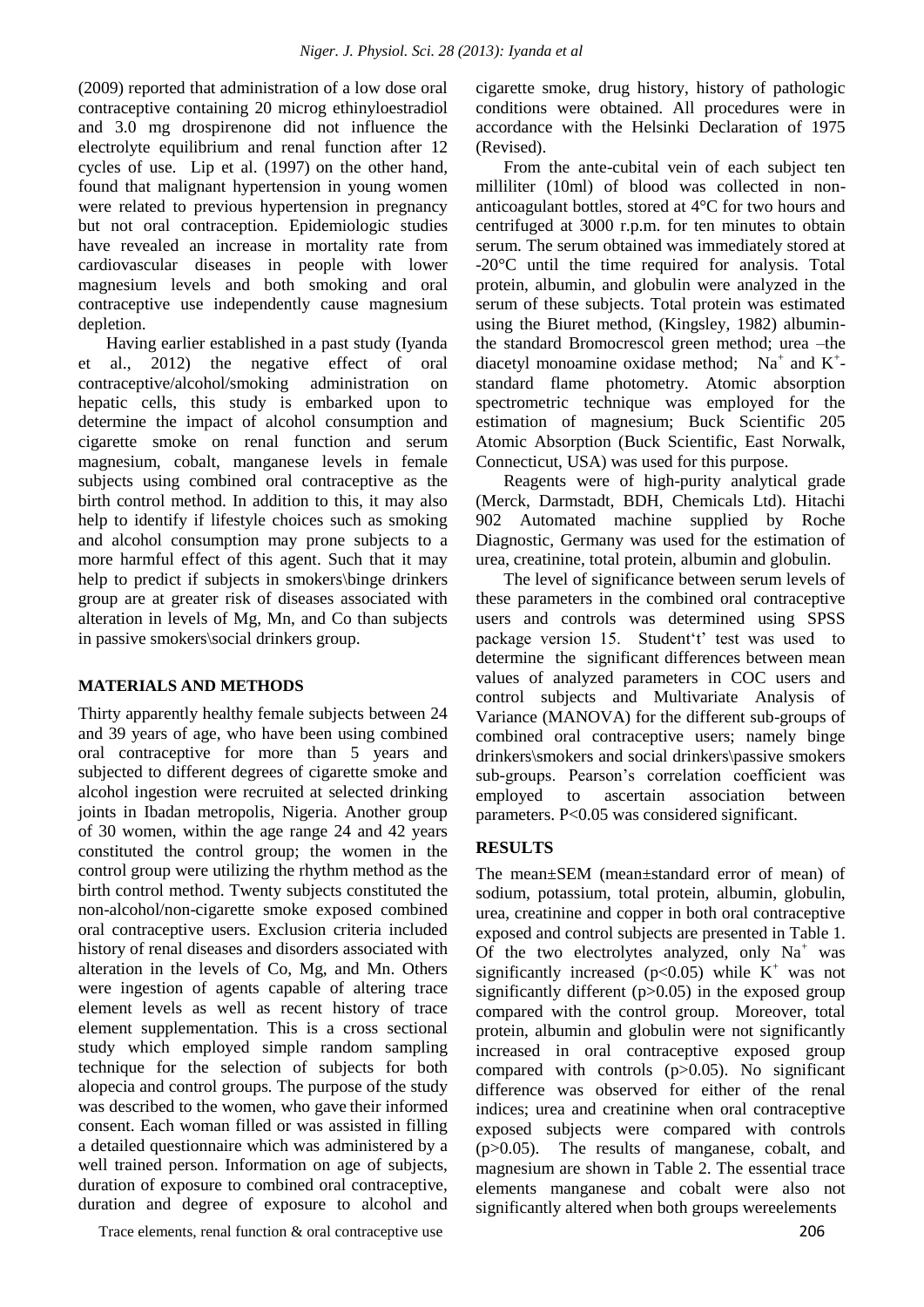|                                                                        | <b>Oral Contraceptive</b> | <b>Control</b>    |  |  |  |  |
|------------------------------------------------------------------------|---------------------------|-------------------|--|--|--|--|
| $K^+$ (mmol/L)                                                         | $5.75 \pm 1.56$           | $4.44 \pm 0.17$   |  |  |  |  |
| $Na^+(mmol/L)$                                                         | 139.65±0.89*              | $135.30 \pm 1.54$ |  |  |  |  |
| Total protein $(g/L)$                                                  | $67.20 \pm 1.59$          | $71.25 \pm 1.66$  |  |  |  |  |
| Albumin $(g/L)$                                                        | $34.20 \pm 1.48$          | $37.05 \pm 1.74$  |  |  |  |  |
| Globulin $(g/L)$                                                       | $33.20 \pm 1.69$          | $34.20 \pm 1.74$  |  |  |  |  |
| Urea $(mmol/L)$                                                        | $3.59 \pm 0.24$           | $3.96 \pm 0.36$   |  |  |  |  |
| Creatinine ( $\mu$ mol/L)                                              | $86.06 \pm 5.67$          | $84.84 \pm 4.01$  |  |  |  |  |
| Mean $\pm$ SEM: mean $\pm$ standard * p<0.05 is considered significant |                           |                   |  |  |  |  |

Table 1: Mean  $\pm$  SEM of biochemical parameters of oral contraceptive-users and control groups.

Table 2: Mean±SEM of age, duration of exposure & select elements of oral contraceptive users and controls

|                                                                                                                                                                                                     | Oral Contraceptive | Control          |  |  |  |  |  |
|-----------------------------------------------------------------------------------------------------------------------------------------------------------------------------------------------------|--------------------|------------------|--|--|--|--|--|
| Age (years)                                                                                                                                                                                         | $31.55 \pm 1.21$   | $31.90 \pm 1.36$ |  |  |  |  |  |
| Exposure (years)                                                                                                                                                                                    | $6.65 \pm 0.41$    |                  |  |  |  |  |  |
| Cobalt (nmol/L)                                                                                                                                                                                     | $5.43 \pm 0.84$    | $5.93 \pm 1.19$  |  |  |  |  |  |
| Magnesium (mmol/L)                                                                                                                                                                                  | $0.35 \pm 0.02*$   | $0.75 \pm 0.01$  |  |  |  |  |  |
| Manganese (nmol/L)                                                                                                                                                                                  | $8.23 \pm 0.23$    | $7.97 \pm 0.31$  |  |  |  |  |  |
| $M_{\text{max}}$ (CEM, many latendard among all many<br>$\frac{1}{2}$ $\frac{1}{2}$ $\frac{1}{2}$ $\frac{1}{2}$ $\frac{1}{2}$ $\frac{1}{2}$ $\frac{1}{2}$ $\frac{1}{2}$ $\frac{1}{2}$ $\frac{1}{2}$ |                    |                  |  |  |  |  |  |

Mean  $\pm$  SEM: mean $\pm$ standard error of mean. \*p<0.05 is considered significant.

| Table 3: Mean±SEM of some parameters in different sub-groups of oral contraceptive users and control group |  |  |
|------------------------------------------------------------------------------------------------------------|--|--|
|                                                                                                            |  |  |
|                                                                                                            |  |  |

|                                  | Smokers\binge<br>drinkers | <b>Passive</b><br>smokers\social<br>drinkers. | Non-alcohol\non-<br>smoking group | Control group     | $\mathbf F$ | P     |
|----------------------------------|---------------------------|-----------------------------------------------|-----------------------------------|-------------------|-------------|-------|
| $Na^+$ (mmol/L)                  | 138.30±1.49               | $141.00 \pm 0.86$                             | $138.02 \pm 0.94$                 | $135.30 \pm 1.54$ | 3.67        | 0.032 |
| Cobalt<br>(mmol/L)               | $5.09 + 0.45$             | $5.77 + 1.02$                                 | $5.43 \pm 0.34$                   | $5.94 \pm 0.51$   | 0.14        | 0.724 |
| <b>Magnesium</b><br>$(mmol/L)^*$ | $0.32 \pm 0.02$           | $0.39 + 0.03$                                 | $0.46 \pm 0.03$                   | $0.75 \pm 0.01$   | 105.44      | 0.004 |
| <b>Manganese</b><br>(nmol/L)     | $8.11 \pm 0.34$           | $8.35 \pm 0.47$                               | $7.46 \pm 0.61$                   | $7.97 \pm 0.31$   | 1.58        | 0.206 |

Mean  $\pm$  SEM: mean $\pm$ standard error of mean. \*significant difference at p <0.05

Table 4: Correlation among age of subjects, duration of exposure & biochemical parameters in oral contraceptive exposed subjects.

| . <sub>. .</sub> |          |                          |                |          |                          |              |                          |                          |          |    |
|------------------|----------|--------------------------|----------------|----------|--------------------------|--------------|--------------------------|--------------------------|----------|----|
|                  |          | Dur.                     | $\mathbf{K}^+$ | $Na+$    | Tot.                     | <b>Album</b> | <b>Glob</b>              | <b>Urea</b>              | Mg       | Mn |
|                  | Age      | Expo.                    |                |          | Prot.                    |              |                          |                          |          |    |
| Age              | ۰.       |                          |                |          |                          |              |                          |                          |          |    |
| Dur. Expo.       | 0.480    | $\overline{\phantom{a}}$ |                |          |                          |              |                          |                          |          |    |
| K                | $-0.084$ | $-0.126$                 |                |          |                          |              |                          |                          |          |    |
| <b>Na</b>        | 0.261    | 0.040                    | 0.271          | Ξ.       |                          |              |                          |                          |          |    |
| <b>Tot. Prot</b> | 0.308    | 0.271                    | 0.312          | 0.309    | $\overline{\phantom{0}}$ |              |                          |                          |          |    |
| <b>Albumin</b>   | 0.085    | 0.585                    | 0.045          | 0.264    | 0.316                    | -            |                          |                          |          |    |
| <b>Globulin</b>  | 0.099    | $-0.350$                 | 0.265          | $-0.141$ | 0.370                    | $-0.343$     | $\overline{\phantom{a}}$ |                          |          |    |
| <b>Urea</b>      | $-0.277$ | 0.146                    | $-0.213$       | $-0.306$ | $-0.044$                 | 0.012        | $-0.094$                 | $\overline{\phantom{a}}$ |          |    |
| Mg               | 0.062    | $-0.272$                 | 0.468          | $-0.173$ | $-0.376$                 | $-0.187$     | 0.229                    | $-0.239$                 | -        |    |
| Mn               | $-0.173$ | $-0.055$                 | $-0.159$       | $-0.046$ | $-0.490$                 | $-0.160$     | $-0.070$                 | 0.179                    | $-0.051$ |    |

Numbers with an underline are statistically significant at the  $p < 0.05$  level.

manganese and cobalt were also not significantly altered when both groups were compared  $(p>0.05)$ . The level of Mg was significantly decreased in the oral contraceptive group compared with controls  $(p<0.05)$ .

Table 3 shows the mean±SEM of magnesium, cobalt and manganese levels of different sub-groups of oral contraceptive users, with smokers/binge drinkers exhibiting a much lower level of magnesium than both passive smokers/social drinkers and controls  $(F=5.856; P=0.034)$ . The results of the correlation study of different variables e.g. age, duration of exposure and the biochemical parameters are shown in Table 4 below. Positive correlation exists only between age and duration of exposure; duration of exposure and albumin; Mg and  $K^+$  as well as Mn and urea.

### **DISCUSSION**

The ability of oral contraceptives (OC) to induce hypertension has been reported through results obtained from a number of studies, Olatunji and Soladoye (2008) have suggested that the development of the OC-induced hypertension and cardiac hypertrophy is mediated by renin angiotensin system (RAS) rather than sympathetic nervous system (SNS). Renin is an aspartyl protease secreted by the juxta-glomerular apparatus; its secretion is in response to a reduction in renal blood flow, possibly mediated by the mean pressure of afferent arterioles

Trace elements, renal function & oral contraceptive use 207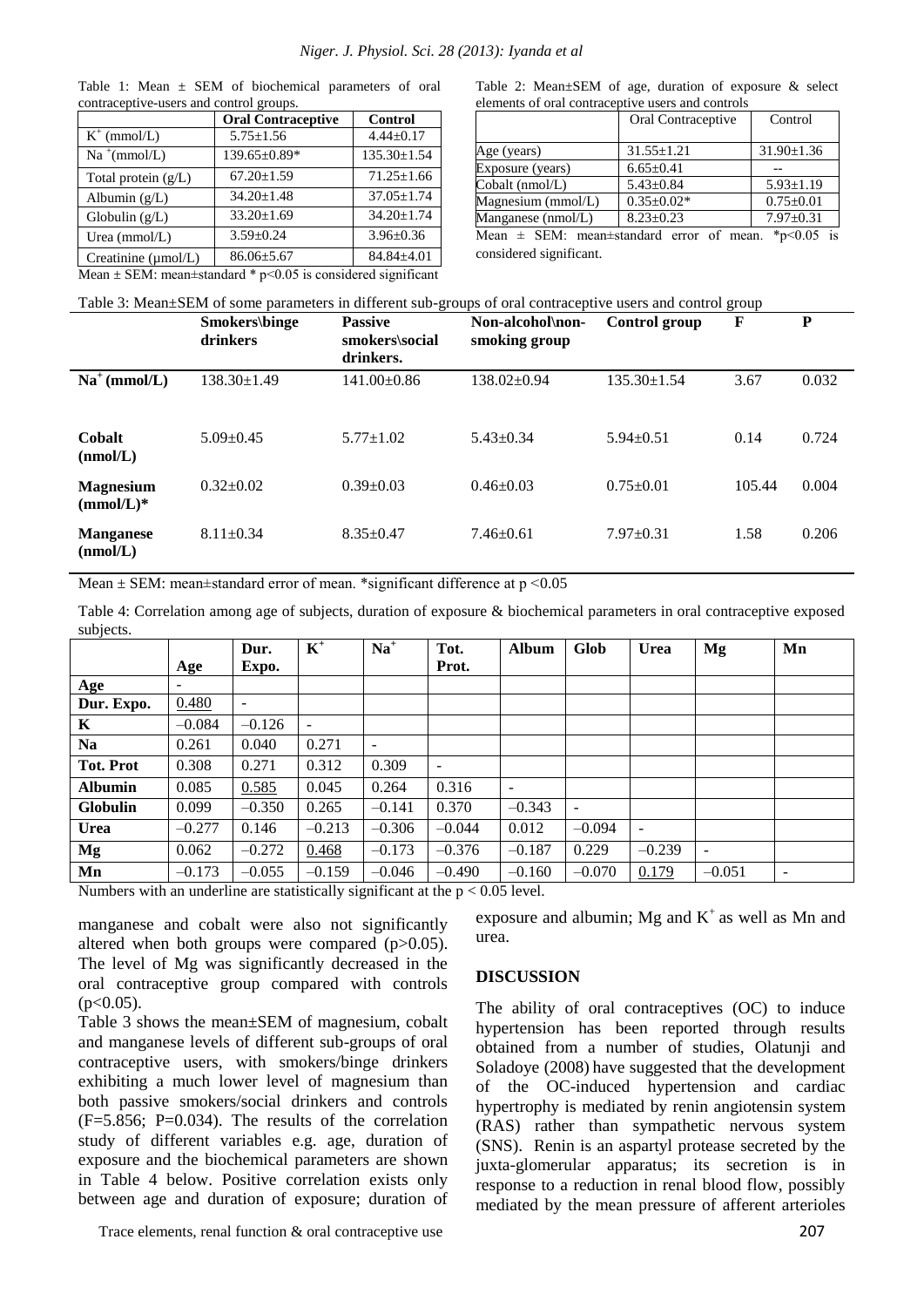and beta-adrenergic. Among other functions, this enzyme stimulates the cells of the zonal glomerulosa to synthesize and secrete aldosterone, a hormone which stimulates sodium retention. The elevation in the level of serum sodium observed in oral contraceptive users in this study agrees with the report of Olatunji and Soladoye (2008), although this did not translate into a decrease  $K^+$  level. Moreover, in agreement with our study is the observation of Cherney et al. (2007) in which minimal systemic as well as renal changes were recorded for women exposed to oral contraceptives compared with controls even when these coexisted with elevated angiotensin II**.** Both of our renal indicators; urea and creatinine were not significantly different in combined oral contraceptive group compared with control subjects.

Subjects in combined contraceptive group were found to have serum magnesium levels which were significantly lower than the controls; this report is in agreement with the observation of Olatunbosum et al. (1974) who noted that women using OCs were found to have significantly lower serum magnesium levels in a controlled study. In another report from a preliminary study carried out by Blum et al. (1991), blood levels of magnesium decreased in women taking OC containing ethinyl estradiol and levonorgestrel. We also observed significant differences in the levels of Mg between the passive smokers/social drinkers and the binge drinkers/smokers, with the binge drinkers\smokers recording a much significantly lowered level than the passive smokers, an indication that smoking contributed to the depletion in magnesium level of the combined oral contraceptive group. Micronutrient deficiency occurs from increased absorption of harmful components of cigarette smoke and increased oxidative stress (Cogswell et el., 2003).

Magnesium deficiency in these patients accompanied by elevation in calcium level which had earlier been identified as a common feature of oral contraceptive use, as reported by Werbach, (1997); Wynn, (1975); Berg et al., (1998) may aggravate calcium/magnesium imbalance for which oral contraceptive use is noted. These two in association with  $Na^+$  and  $K^+$  are responsible for rapid depolarization, a plateau and a rapid slow repolarization process necessary for the transmembrane action potential of cardiac muscle cells. The depletion in Mg level observed in these subjects therefore may affect the physiologic role of these two elements, especially contraction of the heart muscle in a regular rhythm, thereby leading to irregular heart beat.

The significant decrease in magnesium level in these subjects is also likely to impair the breakdown of fats into fatty acids; consequently causing accumulation of fats, some of which may lodge on damaged arterial points, a condition capable of increasing risks of contracting major degenerative heart diseases e.g. arteriosclerosis, as well as hypertension, myocardial infarction, cardiac dysrhythmias and coronary vasospasm. To support its association with these conditions, magnesium supplementation has been reported to, among other things improve myocardial metabolism; inhibits calcium accumulation and myocardial cell death. Magnesium supplementation also enhances vascular tone, reduces cardiac arrhythmias and improves lipid metabolism, as well as reduces vulnerability to oxygen-derived free radicals; this means that the subjects in the binge drinkers/smokers group with greater depletion in magnesium level may be at greater risks of generating higher level of oxygenderived free radicals. Non-significant difference was observed in the levels of cobalt and manganese in the oral contraceptive group compared with controls, although Holt (1998) has identified that OCs may interfere with [manganese](http://www.peacehealth.org/kbase/cam/hn-2881000.htm) absorption (Holt, 1998).

Oral contraceptives are metabolized by the hepatocytes, and just like a number of other xenobiotics, its constant and chronic administration to a subject has been reported to cause a significant increase or decrease in the levels of some hepatocytederived biomolecules. For example fibrinogen was found to be altered in women exposed to oral contraceptive (Famodu and Osadebe, 2002). In addition, a significant increase in the levels of total protein and globulin has also been reported in women on oral contraceptives (Obisesan et al., 2002) an observation which is in contrast to ours. This study recorded a non-significant difference (p>0.05) in total protein and globulin levels unlike the results obtained from the study of Obisesan et al. (2002). The significant increase in globulin level in past studies, (Berg et al., 1998; Obisesan et al., 2002; Adekunle et al., 2002) was specifically linked to increase in IgG immunoglobulin, a condition which they identified as an immunoprotective effect of oral contraceptive. Our results translate to the fact that OC did not alter the humoral immunity and therefore the immunoprotective effects of OC were abolished in these subjects. Interaction among the different agents (e.g. oral contraceptive, alcohol, cigarette smoke, etc) these subjects were exposed to, might have also contributed to the difference in the globulin levels of our study compared to those of Adekunle et al., (2002) and Obisesan et al.(2002). Especially as drug interactions resulting sometimes from induction of some enzymes of the CYP enzyme system, in the liver have been reported to alter the effect of certain agents. Drugs such as rifampicin, phenytoin, and

Trace elements, renal function & oral contraceptive use 208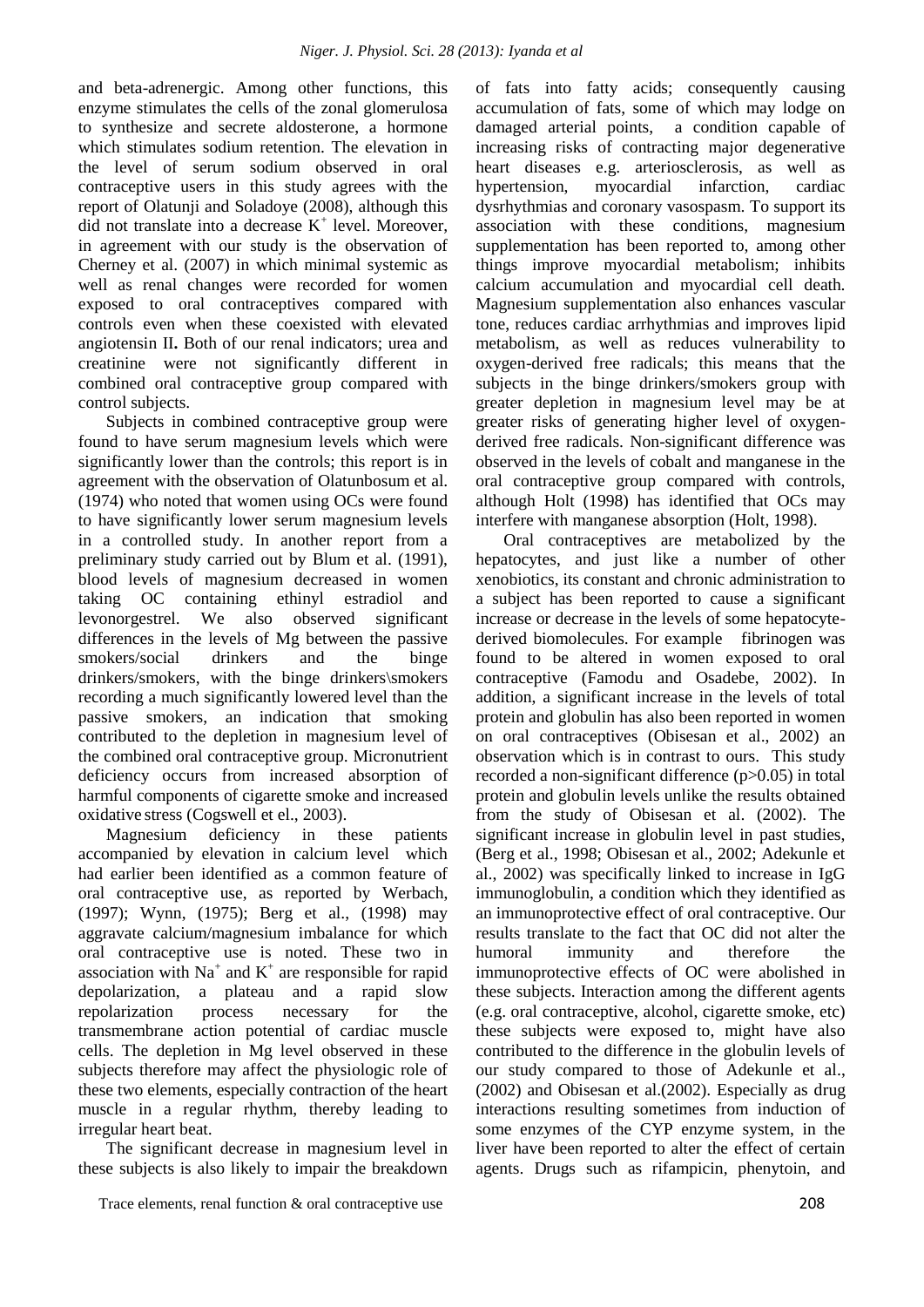carbamazepine as well as broad spectrum antibiotics, such as ampicillin and doxycycline, have been reported to alter the efficacy of many oral contraceptives and its effects on other tissues. Moreover, hard drugs like barbiturates have also been identified as capable of affecting result outcome in users of oral contraceptive and organ function (Archer and Archer, 2002; Dickinson et al., 2001; De Rossi and Hersh, 2002). The results of a non significant difference in albumin level in the oral contraceptive group compared with controls is in agreement with the result of Adekunle et al., (2002) who used another kind of hormonal contraceptive-UniplantR, an observation which probably is an indication that the synthetic ability of the liver was not altered by exposure to oral contraceptive in these subjects.

The results of this study suggest that cigarette smoke and alcohol modulate the effect of oral contraceptive on serum magnesium level as a significant decrease was observed for this category of subjects, with greater depletions observed in smokers than passive smokers. This possibility of an increased risk of contracting major degenerative heart diseases may necessitate therefore an increase in nutrient requirement values for this category of subjects. Slight increase in recommended daily allowance of magnesium which hitherto had been put at 250-350 mg per day per an adult female subject may be necessary because apart from the heart, magnesium deficiency has deleterious effect on other tissues. Indirectly it may cause kidney failure and the spasm of an artery resulting from a decrease in magnesium level can consequently lead to angina pectoris or even a heart attack. In addition, since combined oral contraceptive is a combination of estrogen and progestin hormone, there may be the need to determine if progestin oral contraceptive will feature the same degree of alteration.

## **REFERENCES**

- Adekunle, A. O., Okunlola, M. A., Arowojolu, A. O., Arinola, O. and Salimonu, L. S. (2002). Serum immunoglobulins, total protein and albumin levels during UniplantR use by Nigerian women. Afr. J. Med. Med. Sci. 30(4):265-8.
- Archer, J. and Archer, D. (2002). Oral contraceptive efficacy and antibiotic interaction: a myth debunked. J. Am. Acad. Dermatol. 46 (6): 917– 23.
- Berg, G., Kohlmeier, L. and Brenner, H. Effect of oral contraceptive progestins on serum copper concentration. Eur. J. Clin. Nutr. 52:711-5.
- Blum, M., Kitai, E., Ariel, Y., et al. (1991). Oral contraceptive lowers serum magnesium. Harefuah 121:363-4 [in Hebrew].

Trace elements, renal function & oral contraceptive use 209

- Cherney, D. Z., Scholev, J. W., Cattran DC et al. (2007). The effect of oral contraceptive on the nitric oxide system and renal function. Am. J. Physiol. Renal Physiol. 293(5):539-44.
- Cogswell, M. E., Weisberg, P. and Spong, C. (2003). Cigarette Smoking, Alcohol Use and Adverse Pregnancy Outcomes: Implications for Micronutrient Supplementation. J. Nutr. 133:1722S-1731S.
- DeRossi, S. and Hersh, E. (2002). Antibiotics and oral contraceptives. Dent. Clin. North Am. 46 (4): 653–64.
- Dickinson, B., Altman, R., Nielsen, N. and Sterling, M. (2001). Drug interactions between oral contraceptives and antibiotics. Obstet. Gynecol. 98: 853–60.
- Dorea, J.G. and Miazaki, E. S. (1999). The effects of oral contraceptive use on iron and copper concentrations in breast milk. Fertil. Steril. 72 (2): 297-301.
- Famodu, A. A. and Osadebe, W. C. (1998). Effects of oral contraceptives on coagulation factors in African women. Thromb. Res. 90(1):27-30.
- Glasier, A. (2006). Contraception. In: DeGroot, L. J. And Jameson, J. L. (eds.). Endocrinology (5th ed.). Elsevier Saunders, Philadelphia, pp. 2993– 3003. ISBN 0-7216-0376-9.
- Goldzieher, J.W. and Rudel, H. W. (1974). How the oral contraceptives came to be developed. JAMA 230 (3): 421–5.
- Goldzieher, J. W. (1982). Estrogens in oral contraceptives: historical perspective. Johns Hopkins Med. J. 150 (5): 165–9.
- Goldzieher, J. W. (1993). The history of steroidal contraceptive development: the estrogens. Perspect. Biol. Med. 36 (3): 363–8.
- Holt, G. A. (1998). Food & Drug Interaction. Precept Press, Chicago, 197-8.
- Iyanda, A.A., Anetor, J.I., Oparinde, D.P. (2012) Combined Effects Of Oral Contraceptive, Alcohol And Cigarette Smoke On Hepatic Function And Select Micronutrients In Women. J Young Pharm (in press)
- Kingsley, C. R. (1982). The direct biuret method for determination of serum proteins. J. Lab.Clin. Med. 28: 1093-1103.
- Lip, G.Y., Beevers, M. and Beevers, D. G. (1997). Malignant hypertension in young women is related to previous hypertension in pregnancy, not oral contraception. QJM. 90(9):571-5.
- Loose, D. S. and Stancel, G. M. (2006). Estrogens and Progestins. In: Brunton, L. L., Lazo, J. S. And Parker, K. L. (eds.). Goodman & Gilman's The Pharmacological Basis of Therapeutics (11th ed.). McGraw-Hill. New York, pp. 1541–1571.